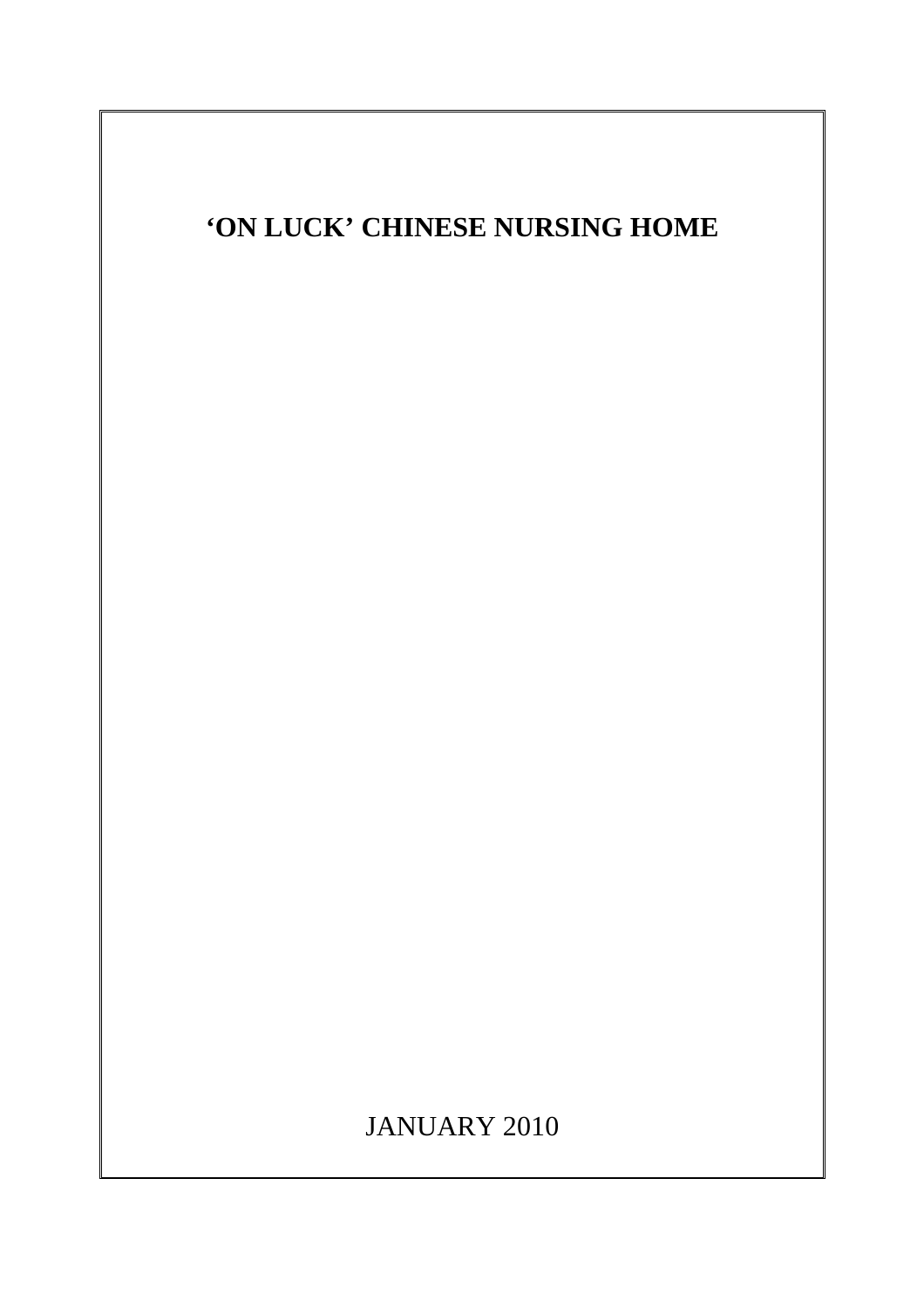# **Land**

This control applies to land comprising Lot 1 on Plan of Subdivision 504753P, at 177-179 Tindals Road, Donvale within the City of Manningham.

# **Control**

#### *'ON LUCK' CHINESE NURSING HOME*

Despite any provision to the contrary in the Manningham Planning Scheme, land comprising Lot 1 on Plan of Subdivision 504753P may be developed and used without a permit for a nursing home. This includes the:

- Removal, destruction or lopping of vegetation.
- Demolition or removal of a building or works.
- Construction of a building or construction or carrying out of works.
- Construction or displaying of a sign.

However, prior to constructing a building or constructing or carrying out works associated with the nursing home on the land, a development plan must be submitted to and approved to the satisfaction of the Minister for Planning.

### **Development Plan**

The development plan must comprise, as appropriate:

- A plan drawn to scale which shows:
	- The boundaries and dimensions of the site.
	- Adjoining roads.
	- The location, height and purpose of buildings and works on adjoining land.
	- Existing and proposed ground levels of the site.
	- The layout and use of existing and proposed buildings and works.
	- All driveway, car parking and loading areas.
	- Vehicle and pedestrian access to the site.
	- Proposed landscape areas.
	- All external storage areas.
	- Details of any signs to be displayed.
	- Any buildings to be removed.
	- Any areas not required for immediate use.
	- Details of any proposed excavation and fill.
- Elevation drawings to scale showing the colour and material of all buildings and works.
- Construction details of all drainage and effluent disposal works, driveways, and vehicle parking and loading areas.
- Details of any proposed environmental sustainable design elements incorporated into the development.
- A landscape plan which includes the description of any vegetation to be removed, vegetation to be planted, the surfaces to be constructed, site works specifications and the method of preparing, draining, watering and maintaining the landscape areas.
- A traffic and parking assessment prepared by a suitably qualified traffic engineer.